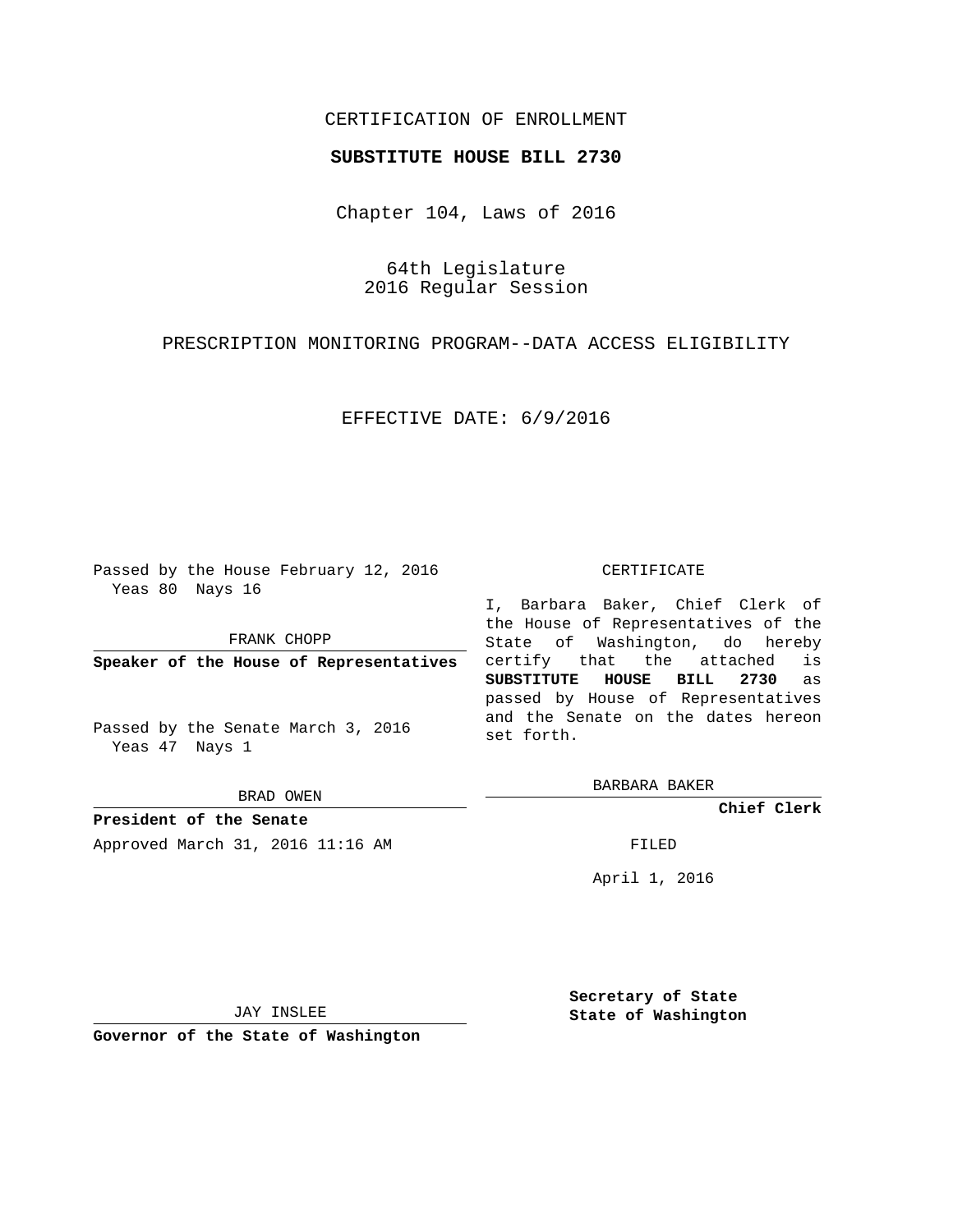## **SUBSTITUTE HOUSE BILL 2730**

Passed Legislature - 2016 Regular Session

**State of Washington 64th Legislature 2016 Regular Session**

**By** House Health Care & Wellness (originally sponsored by Representatives Peterson, Walkinshaw, Ortiz-Self, Bergquist, Kagi, Gregerson, Kilduff, Frame, and Pollet)

READ FIRST TIME 02/05/16.

1 AN ACT Relating to the prescription monitoring program; and 2 reenacting and amending RCW 70.225.040.

3 BE IT ENACTED BY THE LEGISLATURE OF THE STATE OF WASHINGTON:

4 **Sec. 1.** RCW 70.225.040 and 2015 c 259 s 1 and 2015 c 49 s 1 are 5 each reenacted and amended to read as follows:

 (1) Prescription information submitted to the department must be confidential, in compliance with chapter 70.02 RCW and federal health care information privacy requirements and not subject to disclosure, except as provided in subsections (3) and (4) of this section.

 (2) The department must maintain procedures to ensure that the privacy and confidentiality of patients and patient information collected, recorded, transmitted, and maintained is not disclosed to persons except as in subsections (3) and (4) of this section.

14 (3) The department may provide data in the prescription 15 monitoring program to the following persons:

16 (a) Persons authorized to prescribe or dispense controlled 17 substances or legend drugs, for the purpose of providing medical or 18 pharmaceutical care for their patients;

19 (b) An individual who requests the individual's own prescription 20 monitoring information;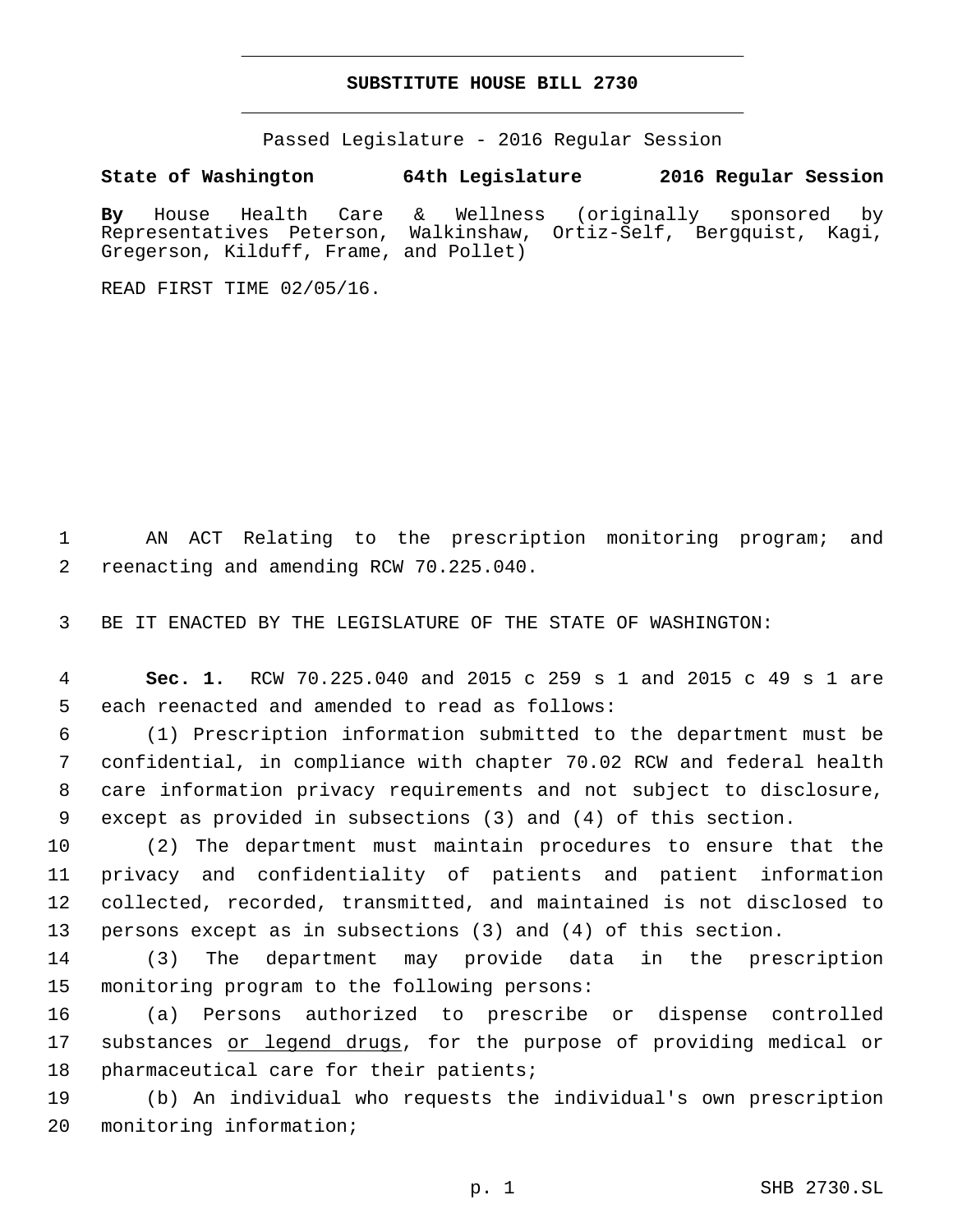(c) Health professional licensing, certification, or regulatory 2 agency or entity;

 (d) Appropriate law enforcement or prosecutorial officials, including local, state, and federal officials and officials of federally recognized tribes, who are engaged in a bona fide specific investigation involving a designated person;6

 (e) Authorized practitioners of the department of social and health services and the health care authority regarding medicaid 9 program recipients;

 (f) The director or director's designee within the department of labor and industries regarding workers' compensation claimants;

 (g) The director or the director's designee within the department of corrections regarding offenders committed to the department of 14 corrections;

(h) Other entities under grand jury subpoena or court order;

 (i) Personnel of the department for purposes of administration 17 and enforcement of this chapter or chapter 69.50 RCW; ((and))

 (j) Personnel of a test site that meet the standards under RCW 70.225.070 pursuant to an agreement between the test site and a person identified in (a) of this subsection to provide assistance in determining which medications are being used by an identified patient 22 who is under the care of that person;

23 (k) A health care facility or entity for the purpose of providing medical or pharmaceutical care to the patients of the facility or 25 entity, if:

26 (i) The facility or entity is licensed by the department; and

27 (ii) The facility or entity is a trading partner with the state's 28 health information exchange; and

 (l) A health care provider group of five or more providers for purposes of providing medical or pharmaceutical care to the patients of the provider group if:

 (i) All the providers in the provider group are licensed by the 33 department; and

 (ii) The provider group is a trading partner with the state's 35 health information exchange.

 (4) The department may provide data to public or private entities for statistical, research, or educational purposes after removing information that could be used to identify individual patients, dispensers, prescribers, and persons who received prescriptions from 40 dispensers.